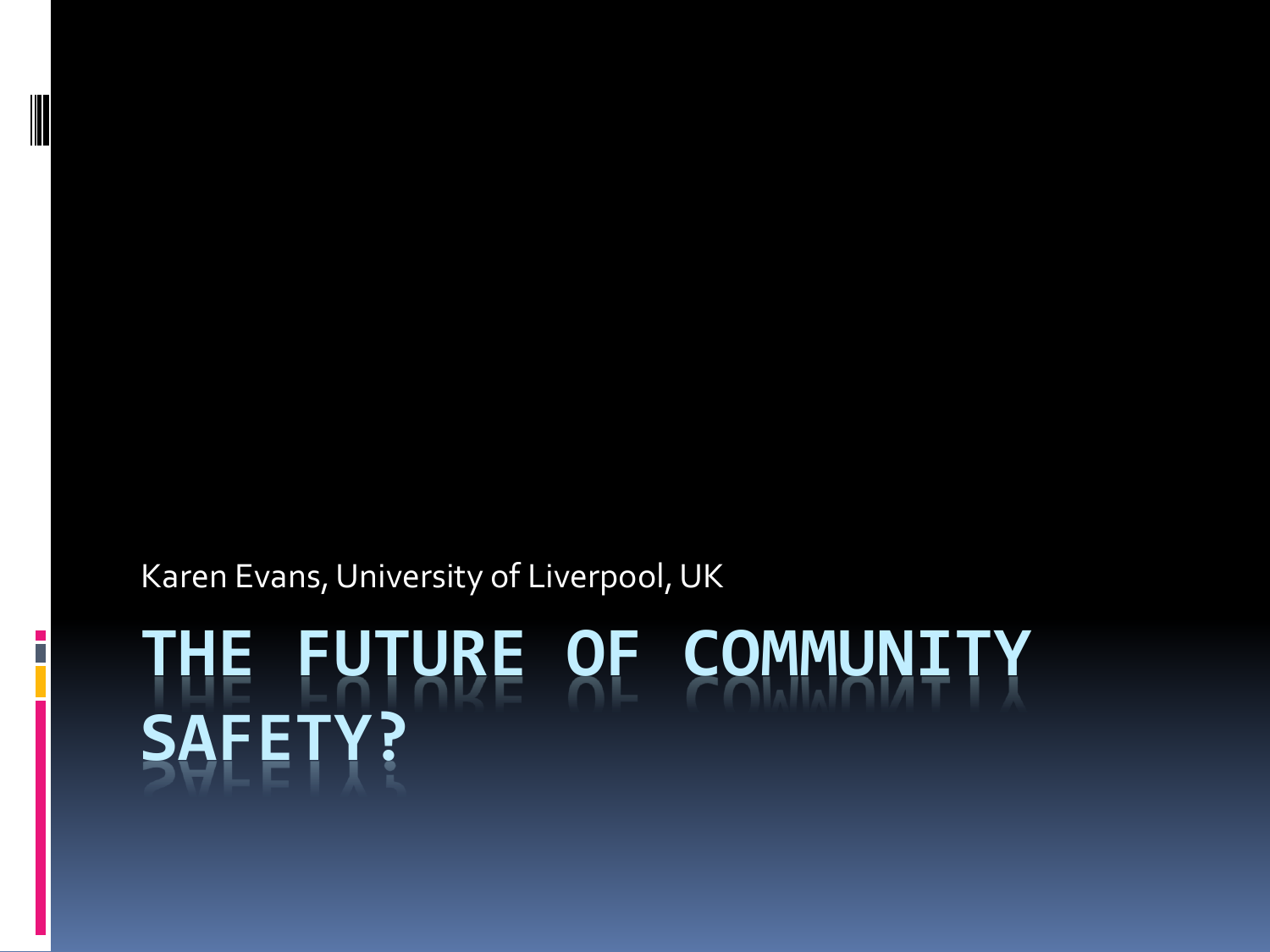#### Responsibility for crime prevention – a brief history

- 150 years c.p. is the responsibility of the police
- Post-war interventionist state and welfare model
- **1980s 'demonopolisation' of c.p. practice**
- **Public/private partnerships Home Office** circular 8/84 – crime is the responsibility of the whole community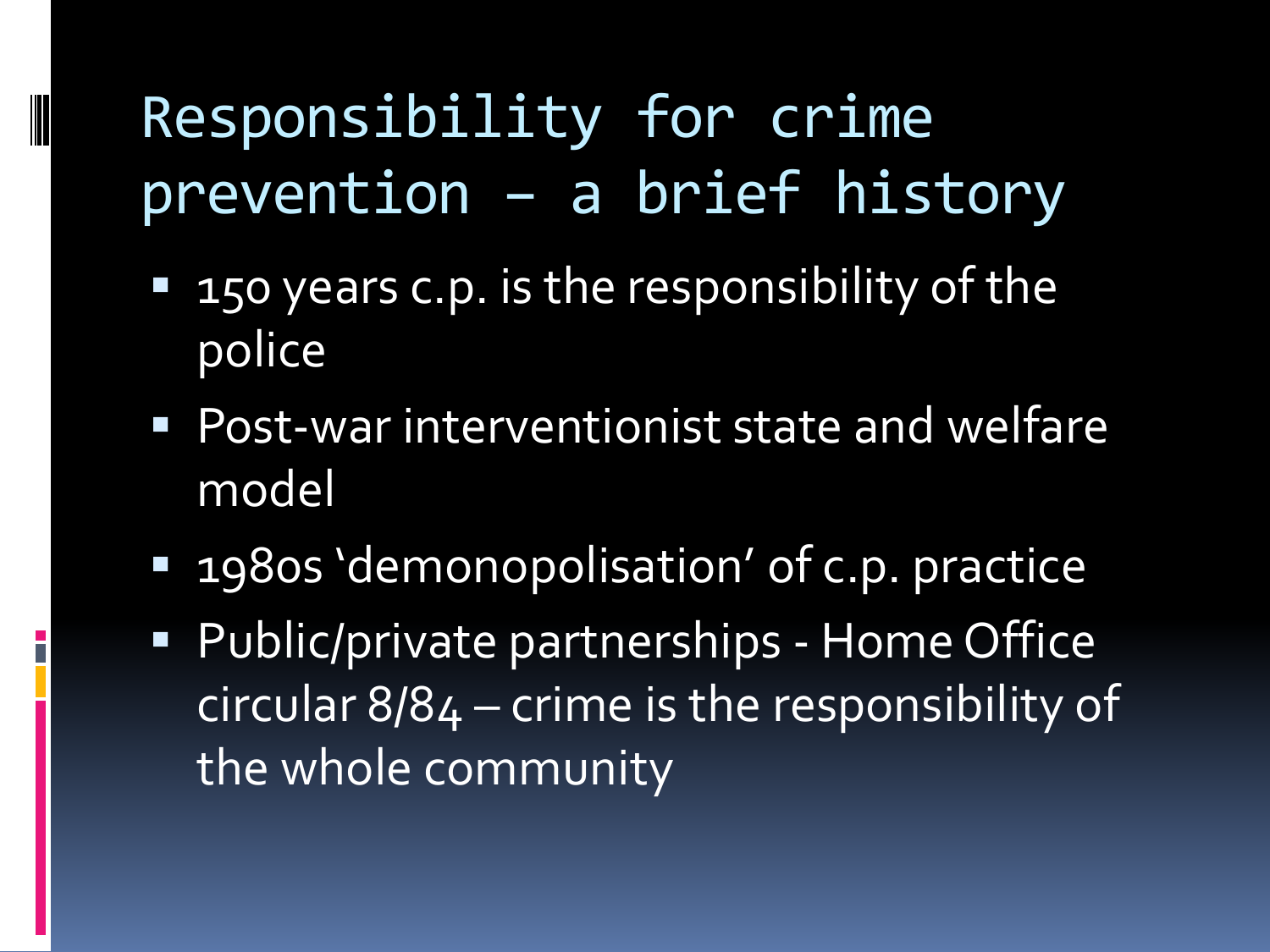### Community Safety era

Either: The democratisation of community safety and crime prevention – participation of the policed in policing practices

Or: A 'dispersal of discipline' individualising responsibility for crime prevention practice and a rolling back of the welfare model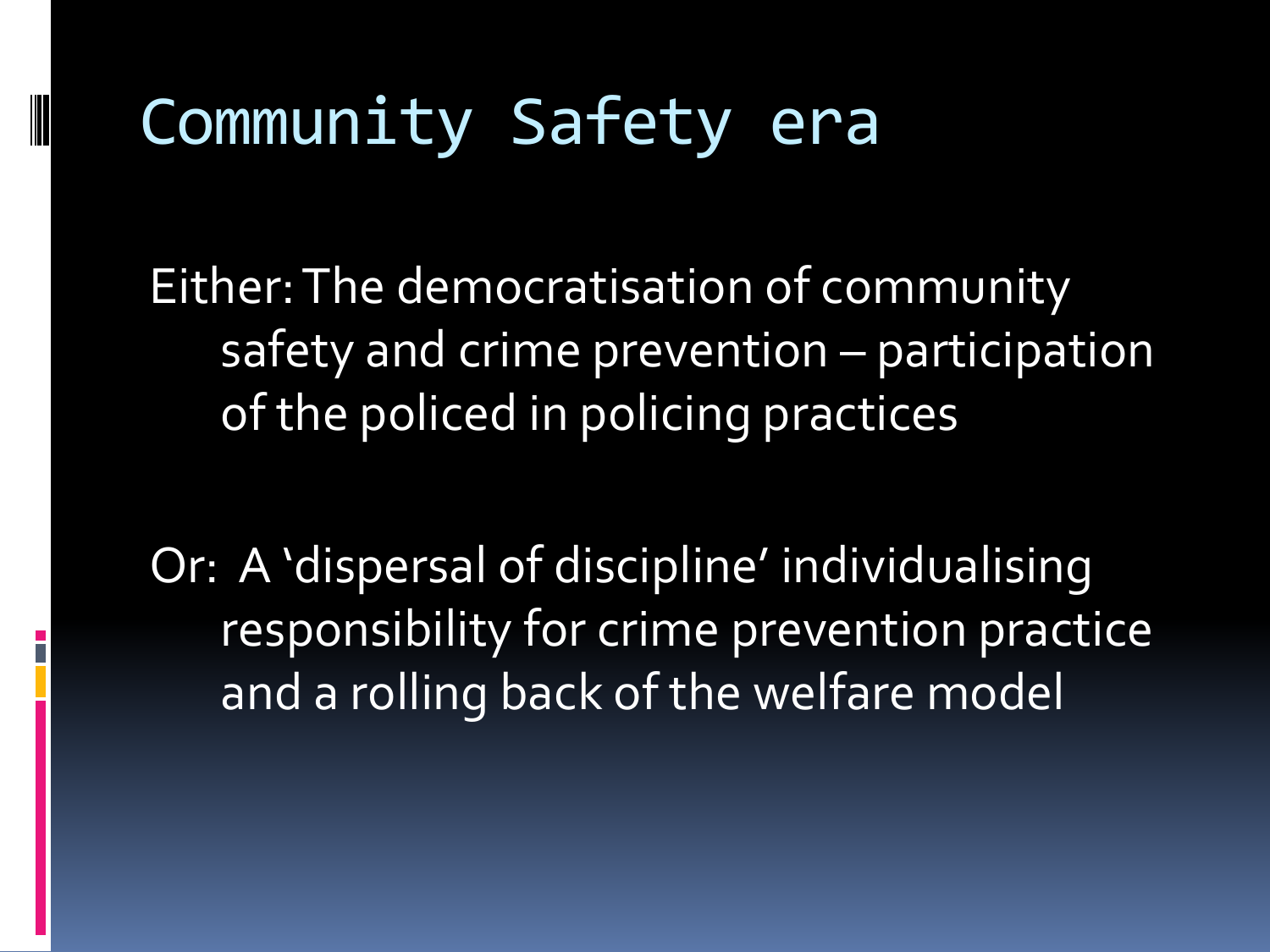The 'organising framework' of community safety

- **Partnership working**
- Problem-oriented approaches
- **Prevention**

**Harm reduction**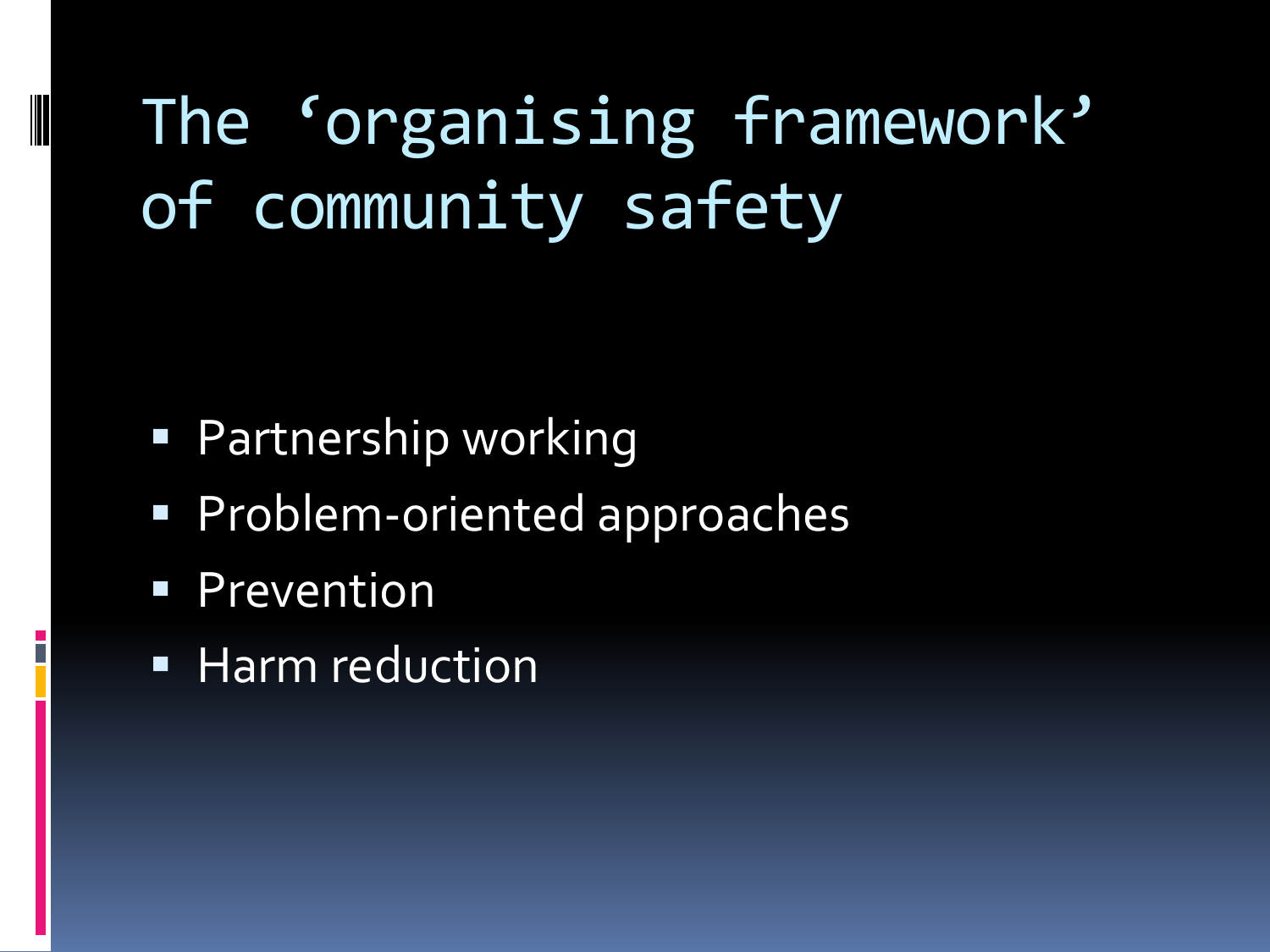# The 2015 election campaign

- **Absence of 'law and order' ticket**
- Convergence of opinion and focus on:
	- 'at risk individuals'

- Decoupling of state from c.p.
- Increasing role for citizen involvement
- **Promotion of private sector**
- Technocratic solutions
- **E** Regulation of pre-crime behaviours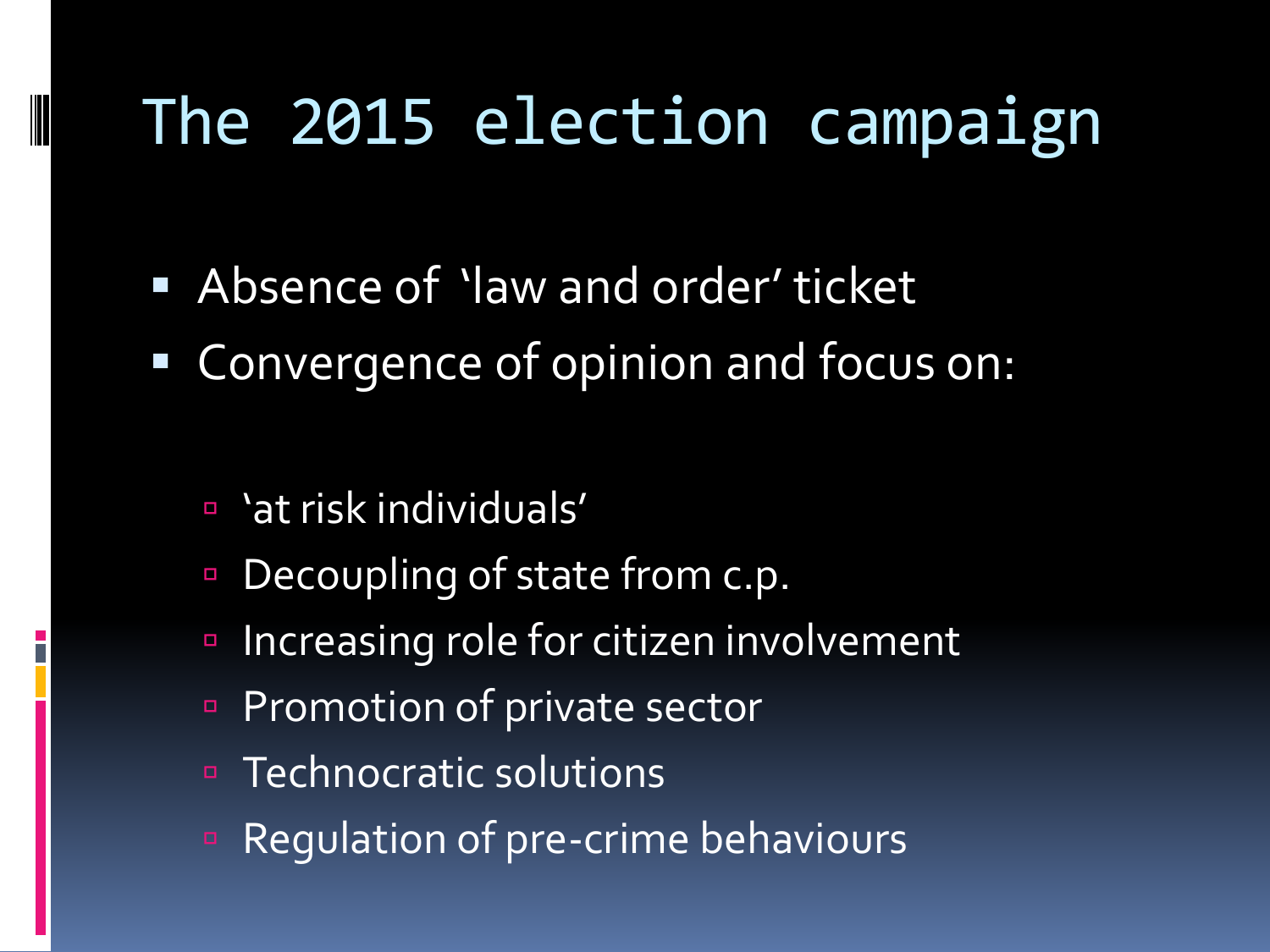# Phases of crime prevention policy – Nick Tilley

1. 1975-90 - validation and professionalisation

2. 1985-2000 – institutionalisation of crime prevention practices

3. 1995-2010 – freeing c.p. from public institutional frameworks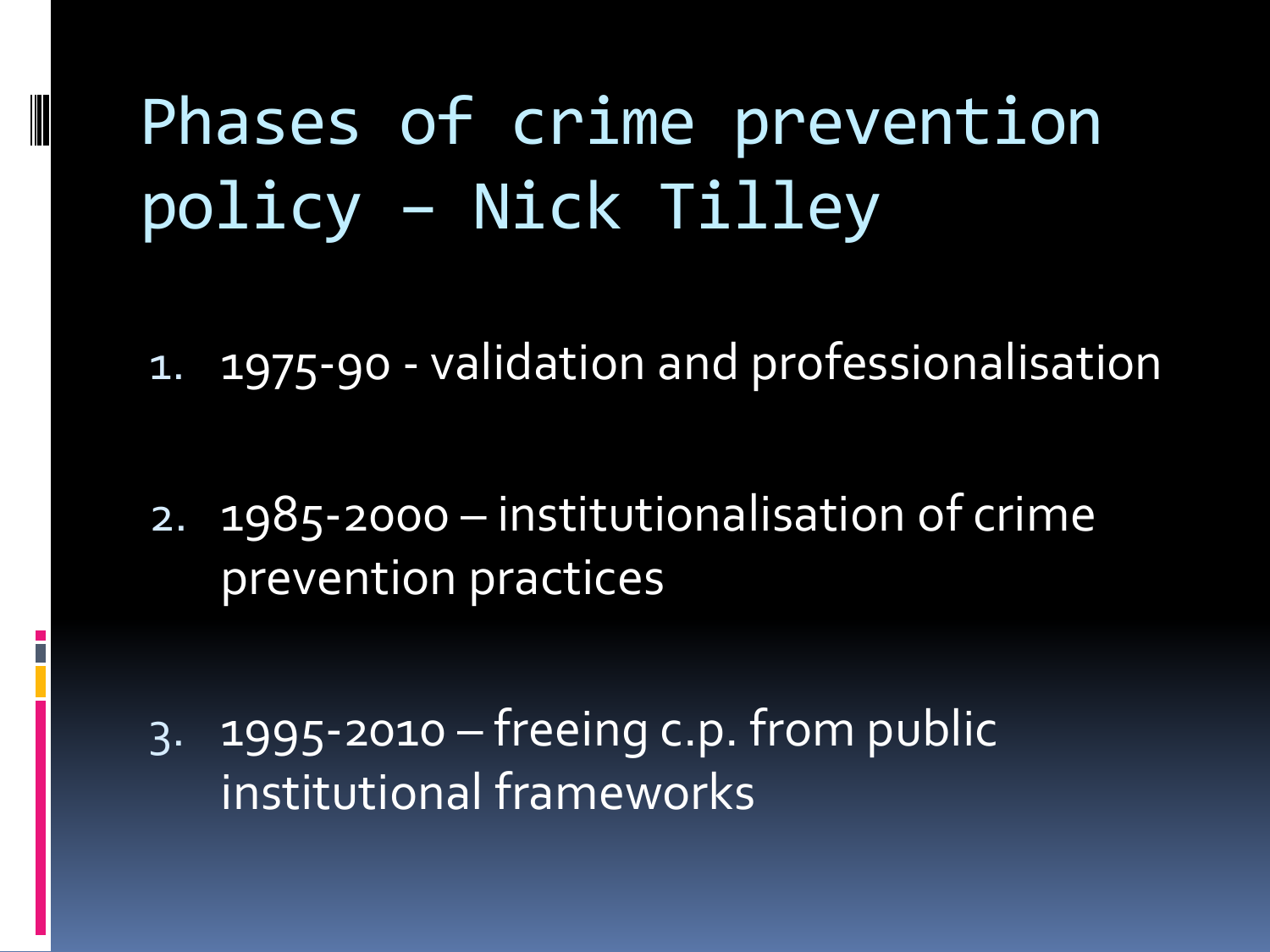# 4 th phase in crime prevention?

A loss of trust in

**The neighbourhood as a site for change** 

**The self-governing community** 

**Public service ethos**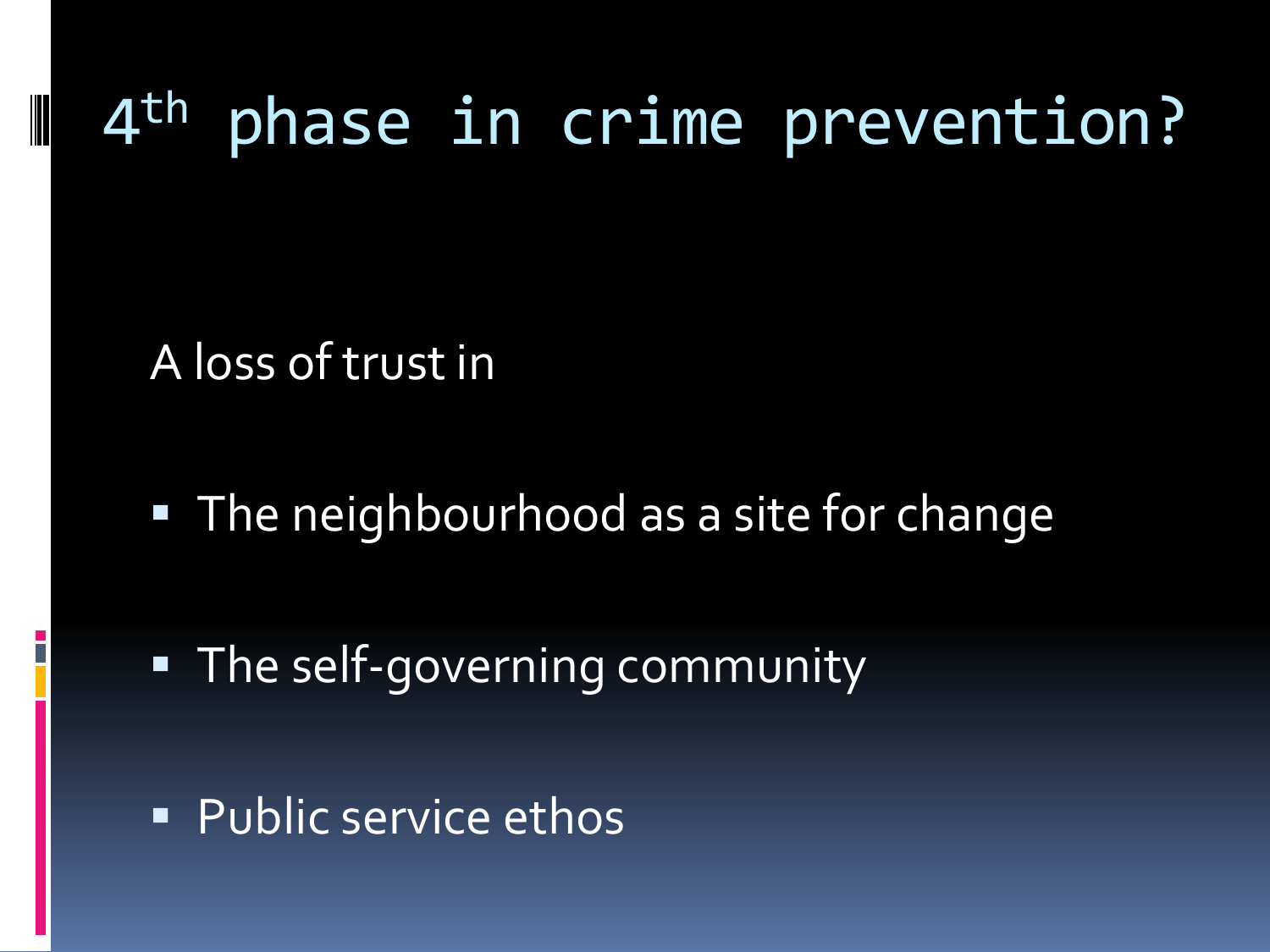#### Where are we now?

- **From community to individual behavioural** change
- **Dismantling of existing frameworks** 
	- Courts Legal Aid withdrawal
	- **Probation Community Rehabilitation Companies**
	- Police a degree of withdrawal of financial and political support

Private sector as driver for change and efficiency